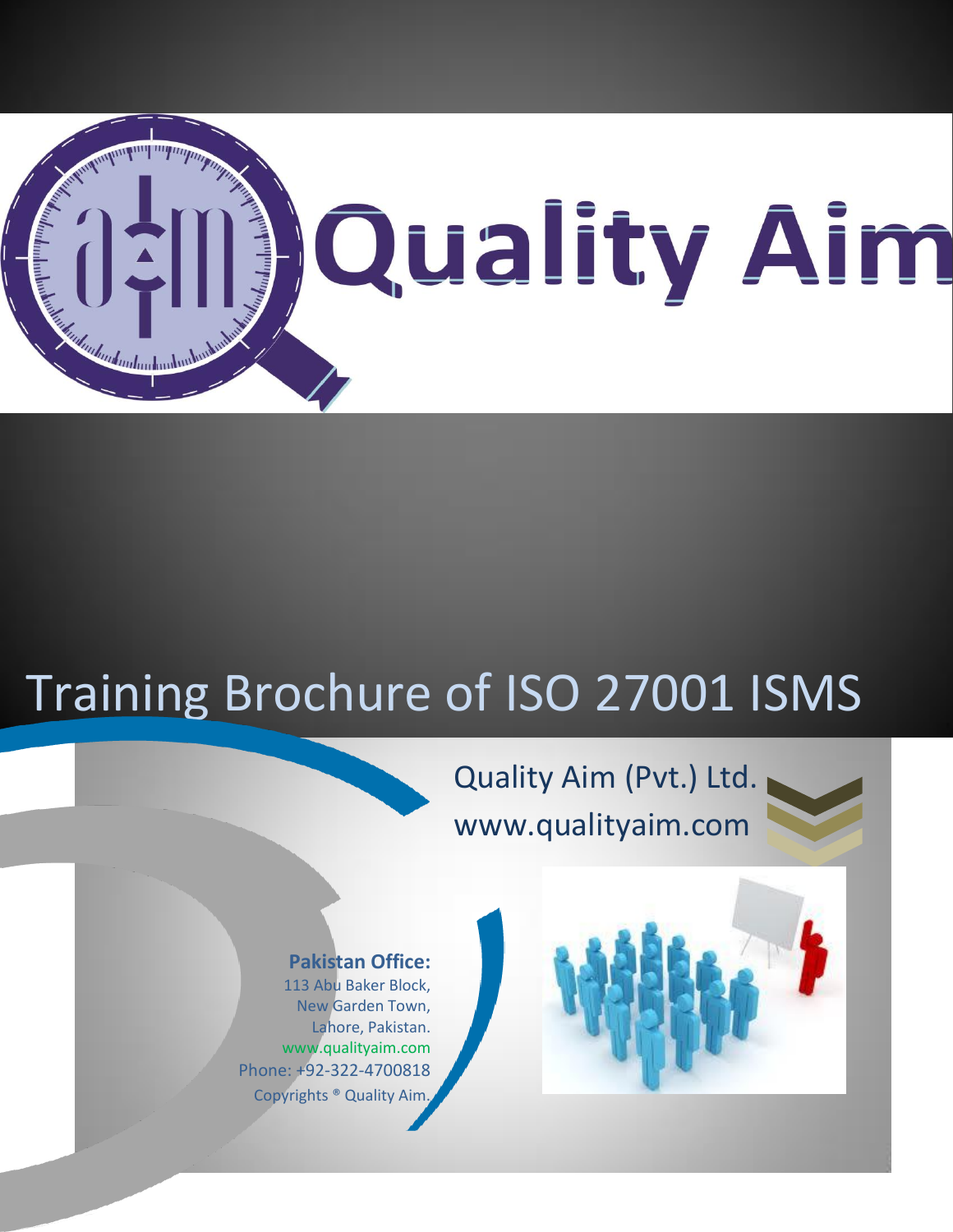

# **Introduction of ISO 27001:2013 Information Security Management System**



ISO 27001 Information Technology – Security Techniques – Information Security Management Systems (**ISMS**). This International Standard has been prepared to provide a model for Establishing, Implementing, Operating, Monitoring, Reviewing, Maintaining and Improving ISMS. ISO 27001:2013 is a structured and systematic approach to manage information and information assets of the organization by maintaining confidentiality, integrity and availability.

#### **Introduction of ISO 27001 ISMS Training**

This 1-day ISO 27001:2013 training workshop is designed to provide thorough understanding of ISO 27001 (ISMS). This training workshop has been developed based on experience of successful ISMS implementations and consultancies with local and foreign organizations and diverse industry exposure. This training workshop also covers Risk Management and Business Impact Analysis.

#### **Who Needs ISMS Training**

- $\checkmark$  Manufacturing concerns & Textile Mills
- $\checkmark$  IT companies & Call Centers
- $\checkmark$  Banks & Insurance companies
- $\checkmark$  Government & Classified Organizations

# **Benefits of ISO 27001 ISMS**

- $\checkmark$  Lower operational costs because of the avoided & catered risks
- $\checkmark$  The operations in the organization are running more smoothly
- $\checkmark$  More secure and organized working environment
- $\checkmark$  Well defined, managed and tested DRP & BCP
- $\checkmark$  Legal requirements to fulfill customer satisfaction
- $\checkmark$  To manage Information systems in defined manners
- Better responsibility assignment and asset protection
- To create, manage, operate and update business operations

#### **Course Contents of Information Security Management System**

- **Module - 1:** Fundamentals of Information Security (Basic Glossaries & Definitions) ■ **Module - 2:** Understanding of Risks, Threats and Vulnerabilities
- **Module - 3:** Information Security and Corporate Governance (Clauses of ISO 27001) **Module - 4:** Difference between ISO 27001:2005 and ISO 27001:2013 **Module - 5:** Understanding of ISO 27001

 **Module - 6** Designing and implementing an Information Security Management System **Module - 7** Identification & Assessment of Risks and Asset Risk Assessment Tool Development

 **Module – 8** During the course, different workshops will be given for the better understanding